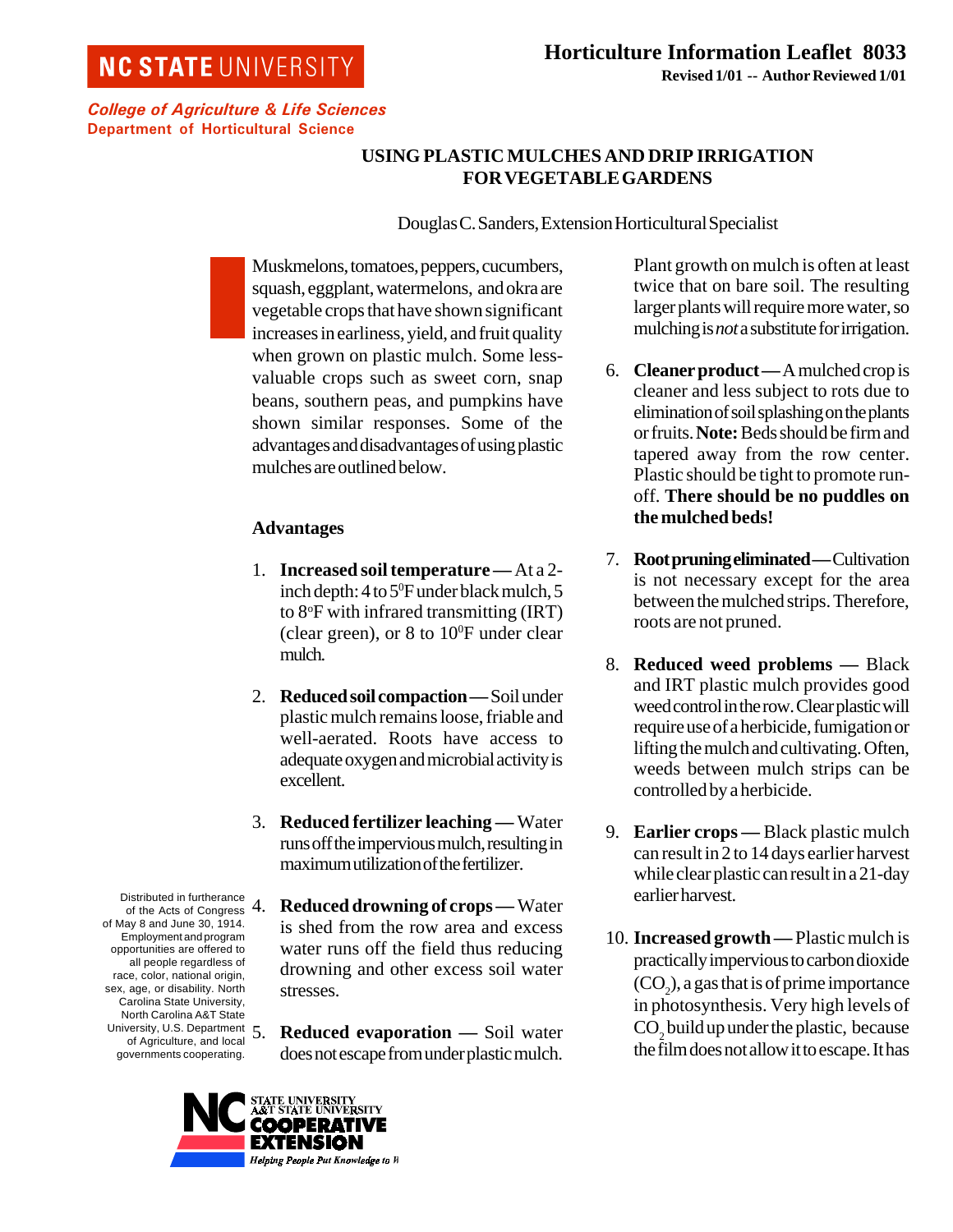to come through the holes made in the plastic for the plants and a "chimney effect" is created, resulting in localized concentrations of abundant  $CO_2$  for the actively growing leaves.

### **Disadvantages**.

- 1. **Costly to remove —** Plastic mulch and drip irrigation tube must be removed from the field annually. Black plastic does not break down and should never be tilled into the soil. Clear plastic does break down with time but leaves a messy garden. Photo- and biodegradable plastics hold promise.
- 2. **Greater initial costs —** Plastic mulch and drip irrigation will increase cost of production. These costs should be offset by increased income due to earlier harvests, better quality fruit and higher yields.
- 3. **Increased management —** Plastic mulch and drip irrigation must be carefully monitored (daily) to be successful.
- 4. **Increased soil erosion** Soil erosion increases in middles between plastic strips.
- 5. **Increased crop/weed competition** Weeds can grow out of the holes in close proximity with crops.

**Preparation of the Soil** — The first step is to take 2 soil samples in early fall. Have one sample assayed for mineral content and one for nematodes. If the soil test suggests applying lime, apply enough in the fall to reach pH 6.0 to 6.5 using dolomitic lime if magnesium is low.

**Fertilization —** Using the soil test report as a guide, apply fertilizer during bed preparation. Consult Horticultural Information Leaflets for specific crop recommendations. Amounts to be sidedressed need to be included in the total fertilizer requirements. **Caution:** Using fertilizers with ammoniacal N in fumigated soils can result in ammonium toxicity to the crop. Normally, at least 50% of the nitrogen (N) should be in the nitrate  $(NO_3)$  form. Use calcium nitrate (15.5-0-0), sodium nitrate (16-0-0) or ammonium nitrate (33.5-0-0) as a nitrate sidedress source.

When using drip irrigation with plastic mulch, one half of the N and K and all of the P should be incorporated at bedding. The remaining N and K should be applied

through the drip tube using soluble fertilizers (e.g. calcium nitrate, sodium nitrate, 20-20-20, 15-0-14, or potassium nitrate). Overhead irrigation and fertigation can be used by perforating the plastic. One can make a small hole about 6 inches from the plant in the plastic and apply  $\frac{1}{4}$  cup of fertilizer. The entire amount of fertilizer may be incorporated in the bed but utilization by plants might be less efficient than with fertigation.

**Bedding the Soil —** Raised beds should be used. Be sure that enough soil is pulled up so that the bed has good sharp corners. Bedded rows should be spaced on 5- or 6-ft centers. A bed with a 30 inch top should slope from the center to the edge with a drop of 1.25 inches, allowing excess rainfall to run off the mulch.

The plastic mulch is generally 4 or 5 ft wide, 1.25 to 1.50 mil thick, *embossed* (diamond-shaped design on film, which helps hold mulch tight against the soil) or *slick*.

For single-row crops such as tomatoes, cucumbers, muskmelons, honeydews, watermelons and pumpkins, the drip tube should be placed 4 to 5 inches from the center of the bed and 1 to 2 inches deep with the emitters facing upward. For double row crops like summer squash, okra, eggplant, peppers, beans, peas, lettuce and sweet corn, the drip tube should be placed directly on the center of the bed and buried 2 to 3 inches deep. Take time to adjust the plastic so that it is held firmly against the bed and soil is placed halfway up the side of the bed but not on top of the bed. Also, anchor the plastic and drip tube when starting applications. Covering them with soil by digging a trench perpendicular to the row direction and putting soil on top provides a good anchor.

#### **Pest Management**

**Weed Control** — For information on weed control under clear plastic mulch and in the row middles between black plastic mulch consult the *1999 North Carolina Commercial Vegetable Recommendations* (AG-586) or your county Extension center. Only approved herbicides can be used between rows of plastic, because this is not a fallow area.

**Insect and Disease Control** — Good insect and disease control is essential. Consult the current SCVRB or your county Extension center for recommendations.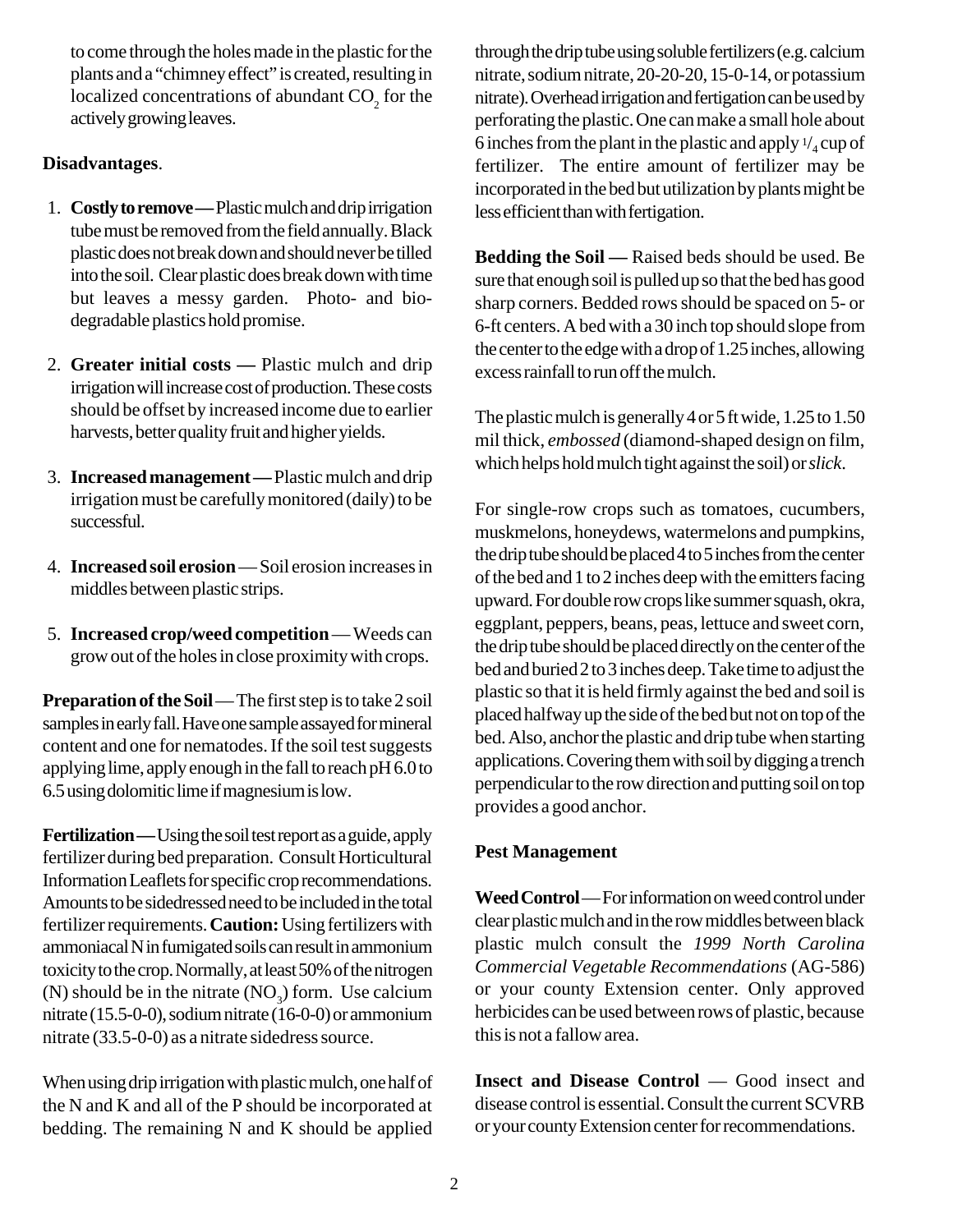**Transplanting** — For extra earliness in peppers and tomatoes, large containers (cell sizes 3 to 4 inches) should be used. For the other vegetable crops use 1 to 2 inch cell sizes. Transplants can be set by punching a hole in the plastic and placing the plant in the hole. When transplanting by hand, several tools can be used to make holes in the plastic such as a long handled bulb setter or a sturdy can or cylinder welded onto the end of a handle. The hole should be 2 to 4 inches wide and deep enough for the plants to be transplanted. A hand tobacco plant setter or long handled bulbsetter works well. The use of a "starter solution", a soluble fertilizer high in phosphorous (P) will often get the plants off to a good start. Examples are 12-52-12, 10-20-10, or 12-48-8.

**Irrigation** — Drip irrigation is recommended for use with plastic mulches although other types can be used successfully. The frequency of irrigation will depend on soil type and stage of crop growth. Irrometers at the 6 inch and 12-inch depth in the mulched bed are recommended as an aid in determining irrigation needs. Frequent probing with a soil tube near the plant row will also help to keep a check on soil moisture. Normally, the area around the drip tube is very soft to the touch and the side of the row away from the tube should be only slightly soft. For more detailed information on trickle/drip irrigation, consult Horticultural Information Leaflet Nos. 33-A and 33-B, *Plasticulture for Vegetable Crops* (AG-489), *Trickle Irrigation in the Eastern United States* prepared by Northeast Regional Agricultural Engineering Service, Cornell University, Ithaca, NY 14853, an irrigation specialist, or your county Extension center office. **Do not use plastic mulch without irrigation**.

**Double Cropping the Plastic Mulch** — Once the first crop has been harvested, it is recommended that a second crop be grown on the mulch (**See Table 1**). This "intensive cropping" results in two acres of production from each acre of actual land. The second crop can be fertilized (1) through the drip line using soluble fertilizers and a fertilizer injector, (2) through overhead fertigation, or (3) by placing fertilizer in holes in the plastic between plants. Consult Horticultural Information Leaflet No. 33C for additional information on injecting fertilizers through the drip line.

**Windbreaks** — Strips of rye should be established to protect vegetable seedlings from prevailing winds. Each rye strip should be 4 to 6 ft wide (6 to 8 rows) and far enough apart to plant 5 or 6 rows of vegetable seedlings. Well-grown rye strips planted in the fall will promote earliness and provide protection for the young transplants. Spring topdressing in February will help assure a good thick rye stand.

When laying plastic in the spring, plant the entire area with rye, but be sure to work up the crop area early enough in the spring to minimize crop debris interference with fumigating and plastic laying. Once wind protection is no longer required, mow the rye and use this area as a drive row for harvesting.

**Reflective Plastic Mulches** — The reflective properties of aluminum-faced plastic have been shown to interfere with the movement of aphids which spread the watermelon mosaic virus. This virus causes the green streaking in yellow squash during fall planting. By using this mulch, a gardener is able to harvest solid green or yellow squash for a longer period of time in the fall. Also, painting the plastic with aluminum paint or white paint increases its reflectivity and cools soil for later planted crops, thus causing less stress and resulting in better fruit quality.

**Infrared Transmitting (IRT) Mulch —** Infrared transmitting (IRT) mulch is a recent development. These plastics transmit the warming wavelengths of the sun, but not those that allow weeds to grow. These materials result in warmer soils than black plastic, but cooler soils than clear plastics. The IRT mulches retard the growth of weeds including nutsedge. Crops grown on IRT mulch will develop 7 to 10 days earlier than crops grown on black plastic.

**Never plant a bed to the same crop twice in one year.** Suggested spring-fall sequences are listed in Table 1 below.